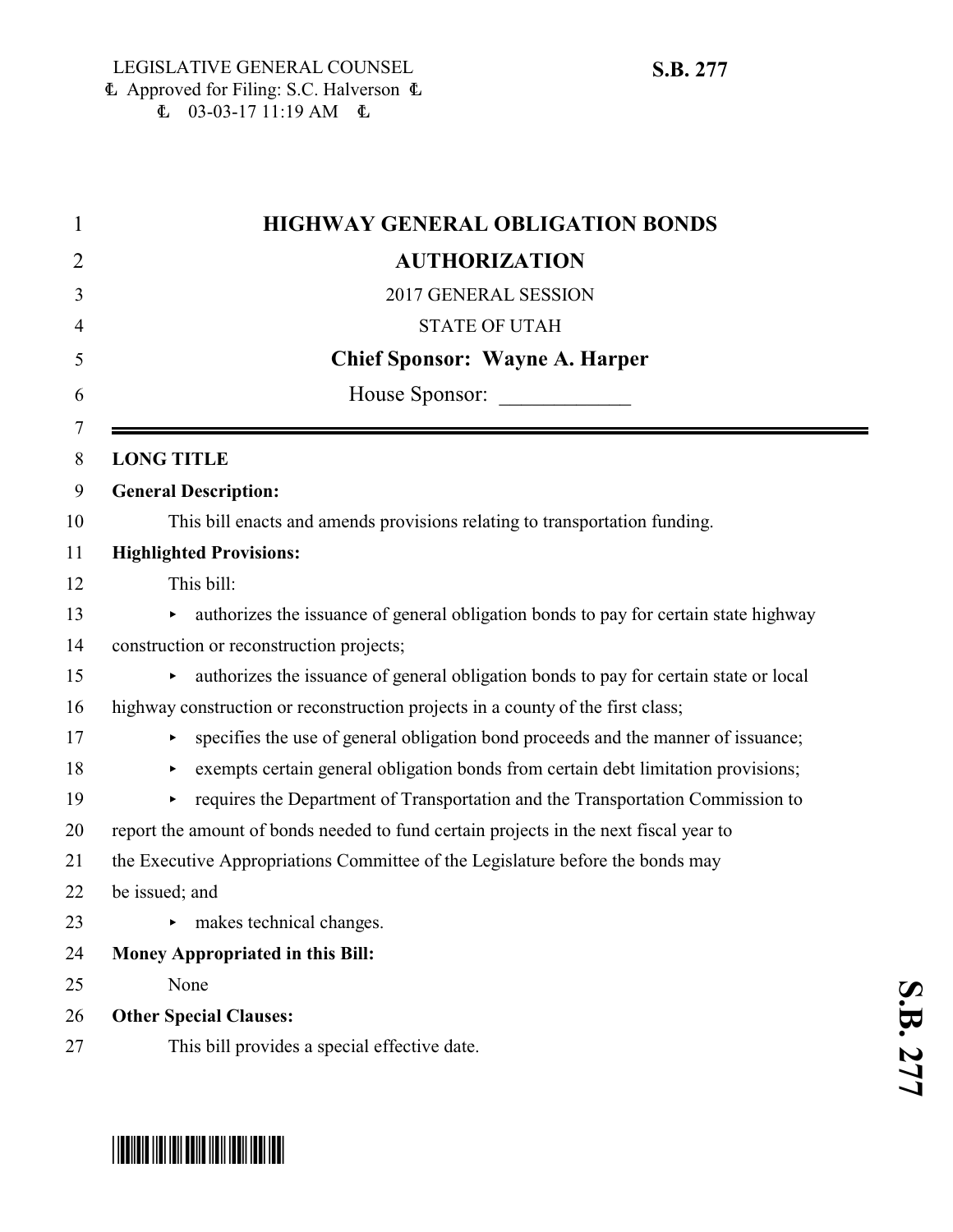<span id="page-1-0"></span>

| 28 | <b>Utah Code Sections Affected:</b>                                                                 |
|----|-----------------------------------------------------------------------------------------------------|
| 29 | <b>AMENDS:</b>                                                                                      |
| 30 | 63B-1-306, as last amended by Laws of Utah 2009, Chapters 241 and 275                               |
| 31 | 63J-3-402, as last amended by Laws of Utah 2009, Chapters 241 and 275                               |
| 32 | 72-2-121, as last amended by Laws of Utah 2016, Chapter 12                                          |
| 33 | 72-2-124, as last amended by Laws of Utah 2016, Chapters 137 and 291                                |
| 34 | <b>ENACTS:</b>                                                                                      |
|    | 63B-27-101, Utah Code Annotated 1953                                                                |
|    | 63B-27-102, Utah Code Annotated 1953                                                                |
|    | Be it enacted by the Legislature of the state of Utah:                                              |
|    | Section 1. Section 63B-1-306 is amended to read:                                                    |
|    | 63B-1-306. Obligations issued by authority -- Limitation of liability on                            |
|    | obligations -- Limitation on amount of obligations issued.                                          |
|    | (1) (a) All obligations issued by the authority under this part shall be limited                    |
|    | obligations of the authority and may not constitute, nor give rise to, a general obligation or      |
|    | liability of, nor a charge against the general credit or taxing power of, this state or any of its  |
|    | political subdivisions.                                                                             |
|    | (b) This limitation shall be plainly stated upon all obligations.                                   |
|    | (2) (a) No authority obligations incurred under this section may be issued in an amount             |
|    | exceeding the difference between the total indebtedness of the state and an amount equal to         |
|    | $1-1/2\%$ of the value of the taxable property of the state.                                        |
|    | (b) Debt issued under authority of the following parts or sections may not be included              |
|    | as part of the total indebtedness of the state of Utah in determining the debt limit established by |
|    | this Subsection $(2)$ :                                                                             |
|    | (i) Title 63B, Chapter 6, Part 2, 1997 Highway General Obligation Bond                              |
| 54 | Authorization;                                                                                      |
|    | (ii) Title 63B, Chapter 6, Part 3, 1997 Highway Bond Anticipation Note Authorization;               |
| 56 | (iii) Title 63B, Chapter 7, Part 2, 1998 Highway General Obligation Bond                            |
| 57 | Authorization;                                                                                      |
| 58 | (iv) Title 63B, Chapter 7, Part 3, 1998 Highway Bond Anticipation Note                              |
|    |                                                                                                     |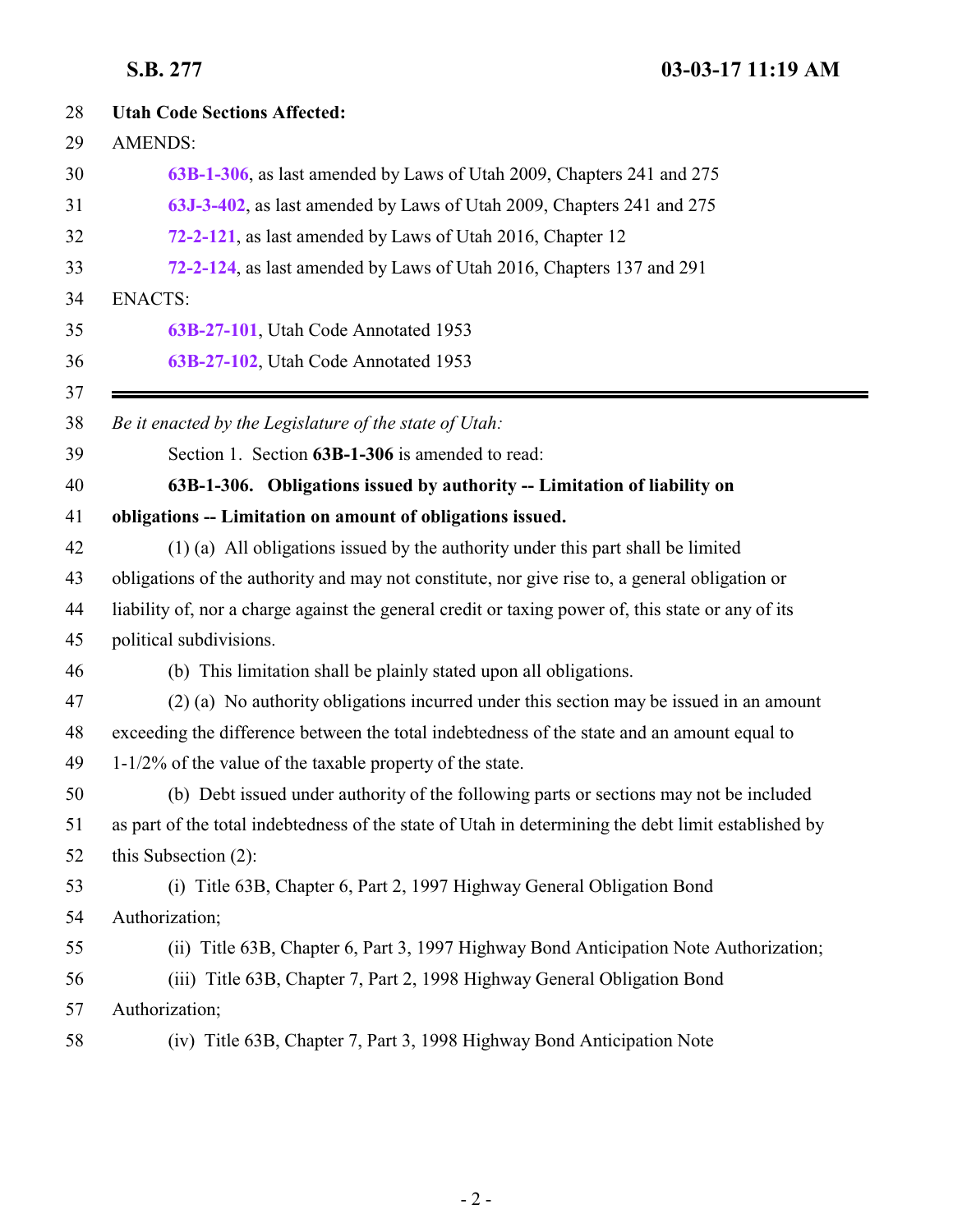| 59 | Authorization;                                                                                   |
|----|--------------------------------------------------------------------------------------------------|
| 60 | (v) Title 63B, Chapter 8, Part 2, 1999 Highway General Obligation Bond                           |
| 61 | Authorization;                                                                                   |
| 62 | (vi) Title 63B, Chapter 8, Part 3, 1999 Highway Bond Anticipation Note                           |
| 63 | Authorization;                                                                                   |
| 64 | (vii) Title 63B, Chapter 9, Part 2, 2000 Highway General Obligation Bond;                        |
| 65 | (viii) Title 63B, Chapter 10, Part 1, 2001 Highway General Obligation Bonds;                     |
| 66 | (ix) Title 63B, Chapter 10, Part 2, 2001 Highway General Obligation Bond                         |
| 67 | Anticipation Notes Authorization;                                                                |
| 68 | (x) Title 63B, Chapter 11, Part 5, 2002 Highway General Obligation Bonds for Salt                |
| 69 | Lake County;                                                                                     |
| 70 | (xi) Title 63B, Chapter 11, Part 6, 2002 Highway General Obligation Bond                         |
| 71 | Anticipation Notes for Salt Lake County;                                                         |
| 72 | $(xii)$ Section $63B-13-102$ ;                                                                   |
| 73 | $(xiii)$ Section $63B-16-101$ ;                                                                  |
| 74 | $(xiv)$ Section $63B-16-102$ ;                                                                   |
| 75 | (xv) Section $63B-18-401$ ; [and]                                                                |
| 76 | (xvi) Section $63B-18-402$ .]; and                                                               |
| 77 | (xvii) Title 63B, Chapter 27, Part 1, 2017 Highway General Obligation Bonds.                     |
| 78 | (c) Debt issued under authority of Section $63B-7-503$ may not be included as part of            |
| 79 | the total indebtedness of the state in determining the debt limit established by this Subsection |
| 80 | (2).                                                                                             |
| 81 | (3) The obligations shall be authorized by resolution of the authority, following                |
| 82 | approval of the Legislature, and may:                                                            |
| 83 | (a) be executed and delivered at any time, and from time to time, as the authority may           |
| 84 | determine;                                                                                       |
| 85 | (b) be sold at public or private sale in the manner and at the prices, either at, in excess      |
| 86 | of, or below their face value and at the times that the authority determines;                    |
| 87 | (c) be in the form and denominations that the authority determines;                              |
| 88 | (d) be of the tenor that the authority determines;                                               |
| 89 | (e) be in registered or bearer form either as to principal or interest or both;                  |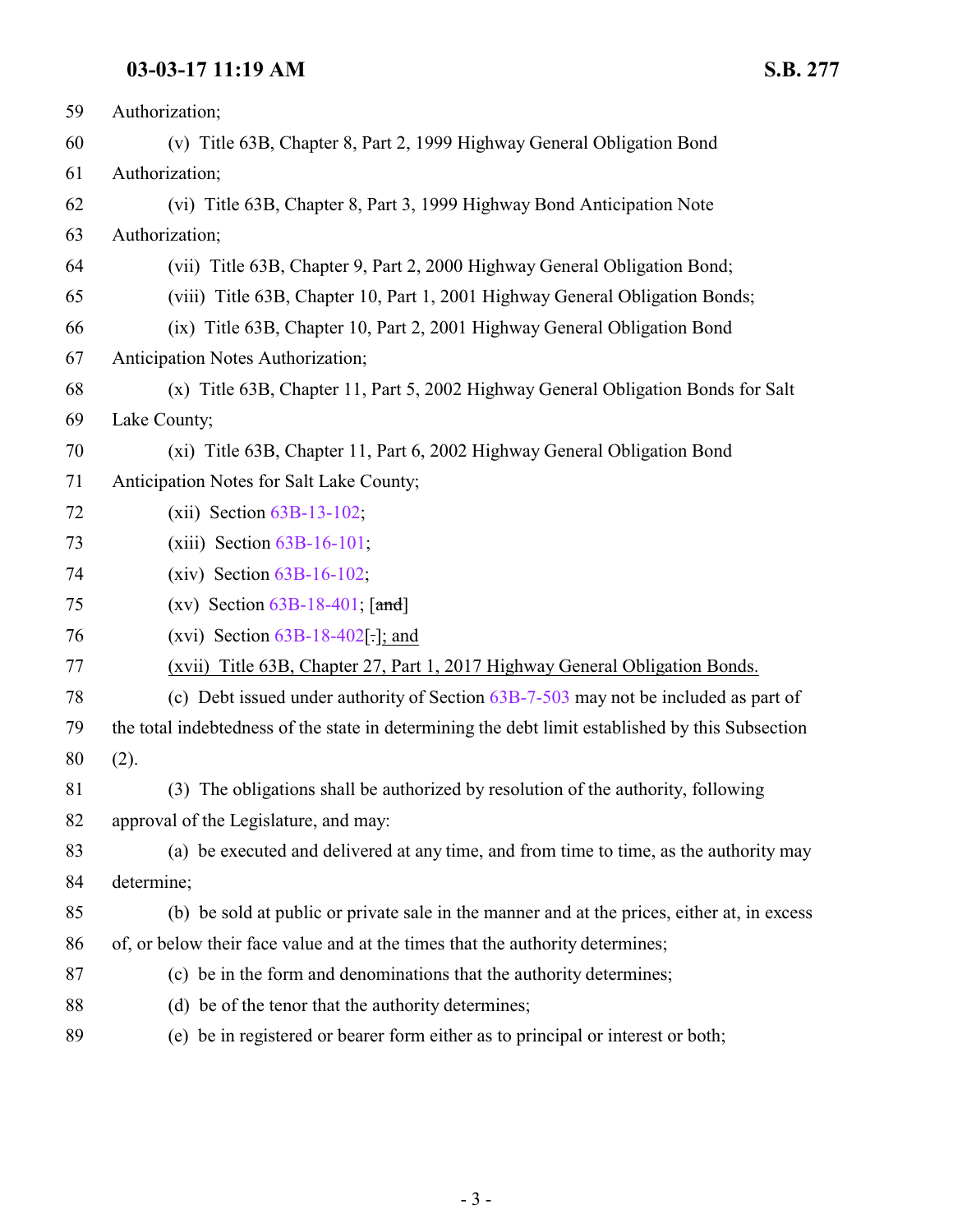<span id="page-3-0"></span>

| 90  | (f) be payable in those installments and at the times that the authority determines;               |
|-----|----------------------------------------------------------------------------------------------------|
| 91  | (g) be payable at the places, either within or without this state, that the authority              |
| 92  | determines;                                                                                        |
| 93  | (h) bear interest at the rate or rates, payable at the place or places, and evidenced in the       |
| 94  | manner, that the authority determines;                                                             |
| 95  | (i) be redeemable before maturity, with or without premium;                                        |
| 96  | (i) contain any other provisions not inconsistent with this part that are considered to be         |
| 97  | for the best interests of the authority and provided for in the proceedings of the authority under |
| 98  | which the bonds are authorized to be issued; and                                                   |
| 99  | (k) bear facsimile signatures and seals.                                                           |
| 100 | (4) The authority may pay any expenses, premiums, or commissions, that it considers                |
| 101 | necessary or advantageous in connection with the authorization, sale, and issuance of these        |
| 102 | obligations, from the proceeds of the sale of the obligations or from the revenues of the projects |
| 103 | involved.                                                                                          |
| 104 | Section 2. Section 63B-27-101 is enacted to read:                                                  |
| 105 | <b>CHAPTER 27. 2017 BONDING AND FINANCING AUTHORIZATIONS</b>                                       |
| 106 | Part 1. 2017 Highway General Obligation Bonds                                                      |
| 107 | 63B-27-101. Highway bonds -- Maximum amount -- Use of proceeds for highway                         |
| 108 | projects.                                                                                          |
| 109 | (1) (a) Subject to the restriction in Subsection $(1)(c)$ , the total amount of bonds issued       |
| 110 | under this section may not exceed \$1,000,000,000.                                                 |
| 111 | (b) When the Department of Transportation certifies to the commission that the                     |
| 112 | requirements of Subsection 72-2-124(5) have been met and certifies the amount of bond              |
| 113 | proceeds that the commission needs to provide funding for the projects described in Subsection     |
| 114 | (2) for the current or next fiscal year, the commission may issue and sell general obligation      |
| 115 | bonds in an amount equal to the certified amount plus costs of issuance.                           |
| 116 | (c) The commission may not issue general obligation bonds authorized under this                    |
| 117 | section if the issuance of the general obligation bonds would result in the total current          |
| 118 | outstanding general obligation debt of the state exceeding 50% of the limitation described in      |
| 119 |                                                                                                    |
|     | the Utah Constitution, Article XIV, Section 1.                                                     |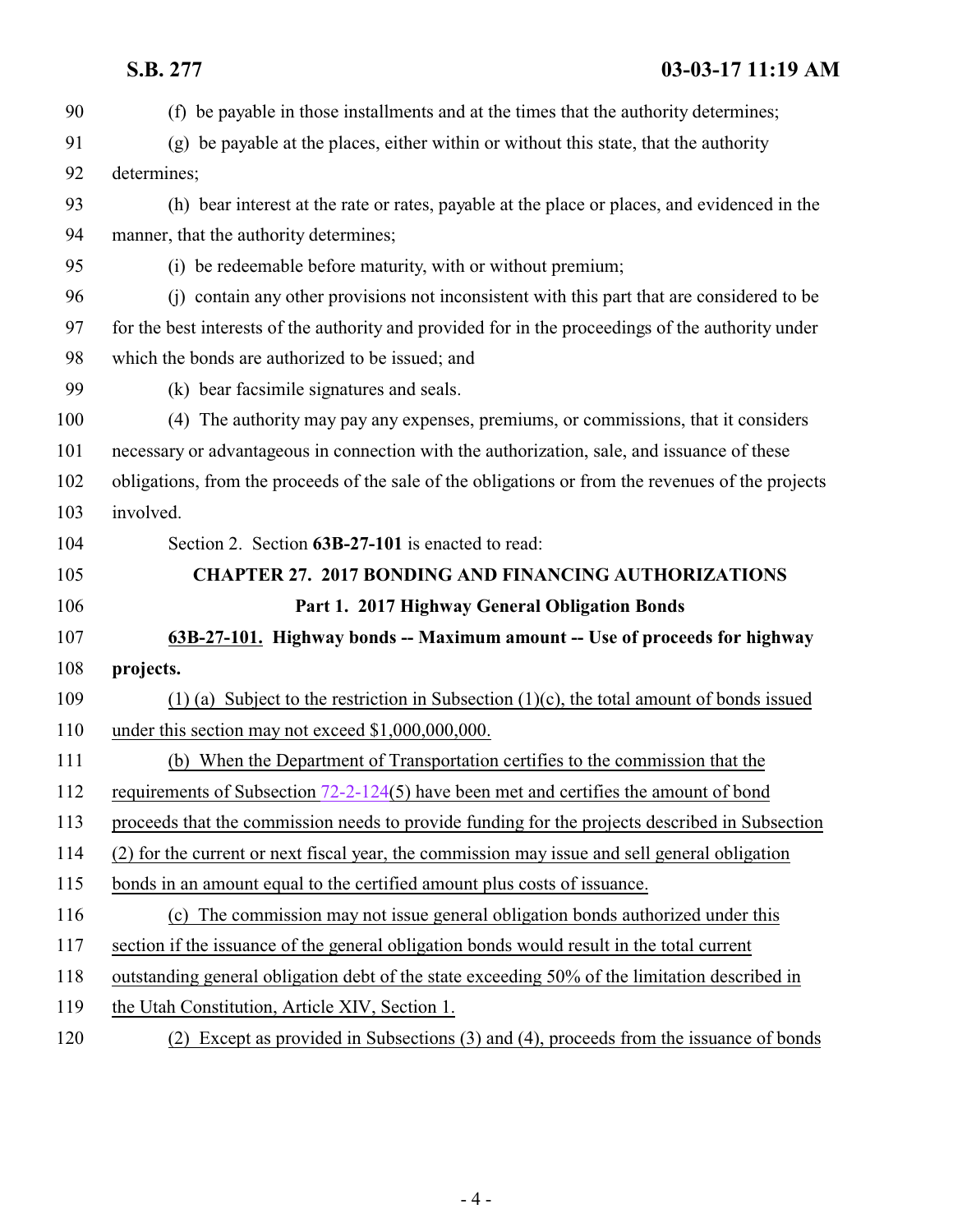| 121 | shall be provided to the Department of Transportation to pay all or part of the costs of the       |
|-----|----------------------------------------------------------------------------------------------------|
| 122 | following state highway construction or reconstruction projects:                                   |
| 123 | (a) state and federal highways prioritized by the Transportation Commission through                |
| 124 | the prioritization process for new transportation capacity projects adopted under Section          |
| 125 | 72-1-304, giving priority consideration for projects with a regional significance or that support  |
| 126 | economic development within the state, including:                                                  |
| 127 | (i) projects that are prioritized but exceed available cash flow beyond the normal                 |
| 128 | programming horizon; or                                                                            |
| 129 | (ii) projects prioritized in the state highway construction program; and                           |
| 130 | (b) \$100,000,000 to be used by the Department of Transportation for transportation                |
| 131 | improvements as prioritized by the Transportation Commission for projects that:                    |
| 132 | (i) have a significant economic development impact associated with recreation and                  |
| 133 | tourism within the state; and                                                                      |
| 134 | (ii) address significant needs for congestion mitigation.                                          |
| 135 | Ten million dollars of the bond proceeds issued under this section shall be provided<br>(3)        |
| 136 | to the Transportation Infrastructure Loan Fund created by Section $72-2-202$ to make funds         |
| 137 | available for a transportation infrastructure loan or transportation infrastructure assistance     |
| 138 | under Title 72, Chapter 2, Part 2, Transportation Infrastructure Loan Fund, to the military        |
| 139 | installation development authority created in Section 63H-1-201.                                   |
| 140 | The bond proceeds issued under this section shall be provided to the Department of<br>(4)          |
| 141 | Transportation.                                                                                    |
| 142 | The costs under Subsection (2) may include the costs of studies necessary to make<br>(5)           |
| 143 | transportation infrastructure improvements, the costs of acquiring land, interests in land, and    |
| 144 | easements and rights-of-way, the costs of improving sites, and making all improvements             |
| 145 | necessary, incidental, or convenient to the facilities, and the costs of interest estimated to     |
| 146 | accrue on these bonds during the period to be covered by construction of the projects plus a       |
| 147 | period of six months after the end of the construction period, interest estimated to accrue on     |
| 148 | any bond anticipation notes issued under the authority of this title, and all related engineering, |
| 149 | architectural, and legal fees.                                                                     |
| 150 | (6) The commission or the state treasurer may make any statement of intent relating to             |
| 151 | a reimbursement that is necessary or desirable to comply with federal tax law.                     |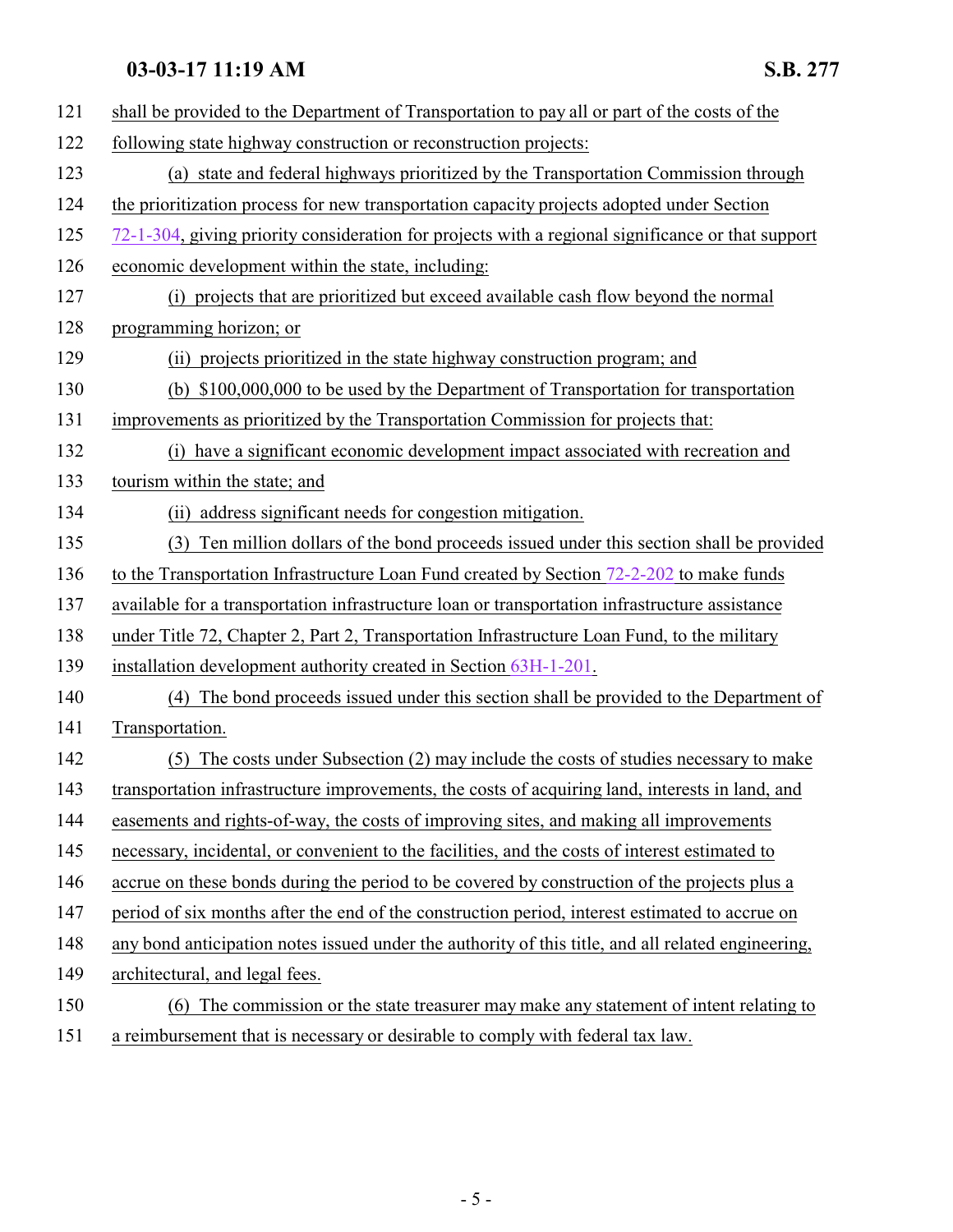<span id="page-5-0"></span>

| 152 | The Department of Transportation may enter into agreements related to the projects                 |
|-----|----------------------------------------------------------------------------------------------------|
| 153 | described in Subsection (2) before the receipt of proceeds of bonds issued under this section.     |
| 154 | Section 3. Section 63B-27-102 is enacted to read:                                                  |
| 155 | 63B-27-102. Highway bonds -- Maximum amount -- Use of proceeds for highway                         |
| 156 | projects.                                                                                          |
| 157 | (1) (a) Subject to the restriction in Subsection $(1)(c)$ , the total amount of bonds issued       |
| 158 | under this section may not exceed \$50,000,000.                                                    |
| 159 | (b) When the Department of Transportation certifies to the commission the amount of                |
| 160 | bond proceeds that the commission needs to provide funding for the highway construction            |
| 161 | projects described in Subsection (2), the commission may issue and sell general obligation         |
| 162 | bonds in an amount equal to the certified amount plus costs of issuance.                           |
| 163 | (c) The commission may not issue general obligation bonds authorized under this                    |
| 164 | section if the issuance of the general obligation bonds would result in the total current          |
| 165 | outstanding general obligation debt of the state exceeding 50% of the limitation described in      |
| 166 | the Utah Constitution, Article XIV, Section 1.                                                     |
| 167 | (2) (a) Proceeds from the bonds issued under this section shall be provided to the                 |
| 168 | Department of Transportation to pay for or to provide funds to a municipality or county to pay     |
| 169 | for the costs of right-of-way acquisition, construction, reconstruction, renovations, or           |
| 170 | improvements to highways described in Subsection $(2)(b)$ .                                        |
| 171 | (b) Bond proceeds described under Subsection (2)(a) shall be used to pay for state and             |
| 172 | local highway projects in Salt Lake County prioritized by the county.                              |
| 173 | (c) Prior to a municipality or county receiving funds described in this Subsection (2),            |
| 174 | the municipality or county shall certify that it will use the funds provided under this Subsection |
| 175 | (2) solely for the projects prioritized by the county.                                             |
| 176 | (d) The costs under this Subsection (2) may include the costs of acquiring land,                   |
| 177 | interests in land, and easements and rights-of-way, the costs of improving sites, and making all   |
| 178 | improvements necessary, incidental, or convenient to the facilities, and the costs of interest     |
| 179 | estimated to accrue on these bonds during the period to be covered by construction of the          |
| 180 | projects plus a period of six months after the end of the construction period, interest estimated  |
| 181 | to accrue on any bond anticipation notes issued under the authority of this title, and all related |
| 182 | engineering, architectural, and legal fees.                                                        |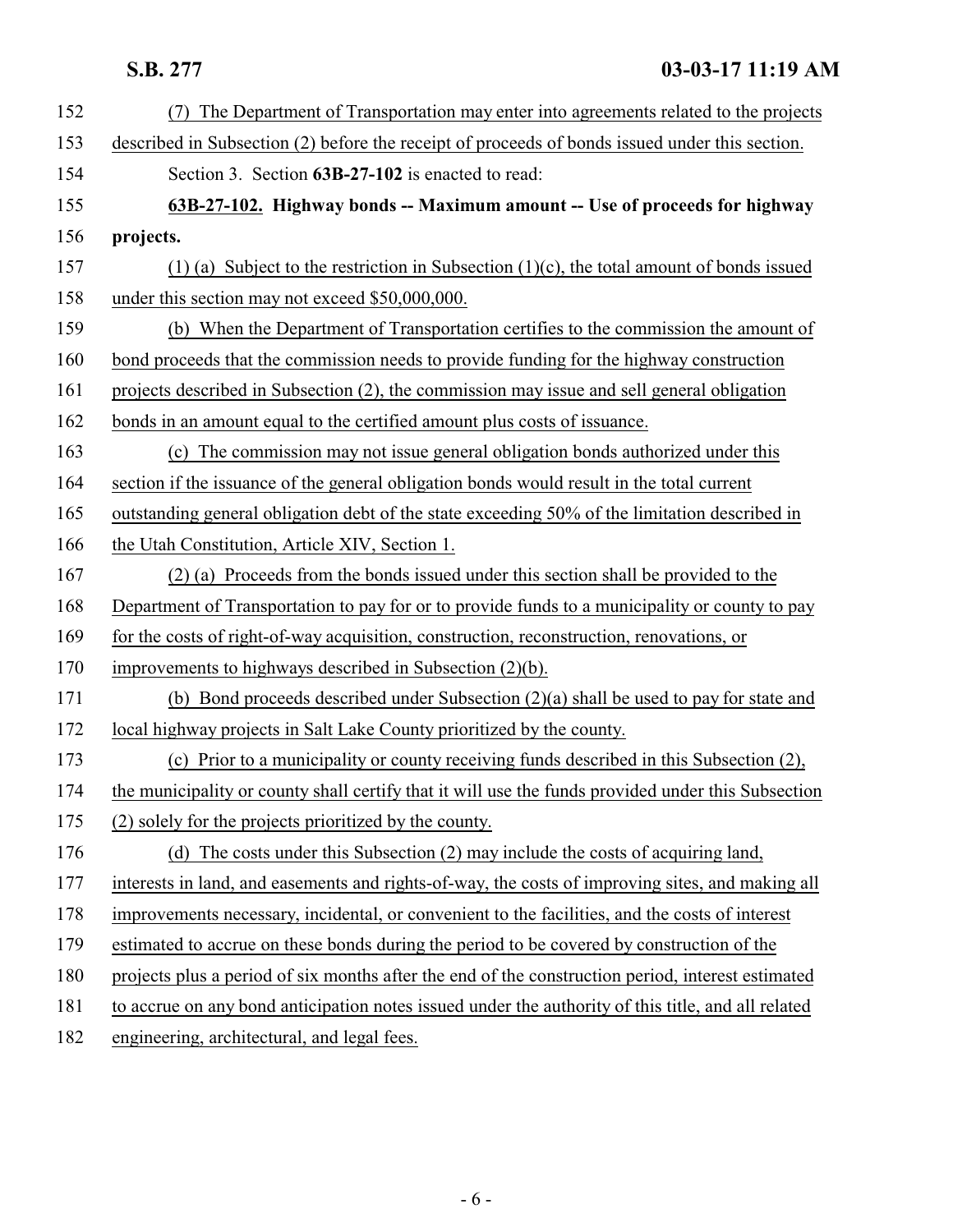<span id="page-6-0"></span>

| 183 | (3) The commission or the state treasurer may make any statement of intent relating to            |
|-----|---------------------------------------------------------------------------------------------------|
| 184 | a reimbursement that is necessary or desirable to comply with federal tax law.                    |
| 185 | (4) The Department of Transportation may enter into agreements related to the project             |
| 186 | before the receipt of proceeds of bonds issued under this chapter.                                |
| 187 | Section 4. Section 63J-3-402 is amended to read:                                                  |
| 188 | 63J-3-402. Debt limitation -- Vote requirement needed to exceed limitation --                     |
| 189 | <b>Exceptions.</b>                                                                                |
| 190 | $(1)$ (a) Except as provided in Subsection $(1)(b)$ , the outstanding general obligation debt     |
| 191 | of the state may not exceed 45% of the maximum allowable appropriations limit unless              |
| 192 | approved by more than a two-thirds vote of both houses of the Legislature.                        |
| 193 | (b) Notwithstanding the limitation contained in Subsection $(1)(a)$ , debt issued under the       |
| 194 | authority of the following parts or sections is not subject to the debt limitation established by |
| 195 | this section:                                                                                     |
| 196 | (i) Title 63B, Chapter 6, Part 2, 1997 Highway General Obligation Bond                            |
| 197 | Authorization;                                                                                    |
| 198 | (ii) Title 63B, Chapter 6, Part 3, 1997 Highway Bond Anticipation Note Authorization;             |
| 199 | (iii) Title 63B, Chapter 7, Part 2, 1998 Highway General Obligation Bond                          |
| 200 | Authorization;                                                                                    |
| 201 | (iv) Title 63B, Chapter 7, Part 3, 1998 Highway Bond Anticipation Note                            |
| 202 | Authorization;                                                                                    |
| 203 | (v) Title 63B, Chapter 8, Part 2, 1999 Highway General Obligation Bond                            |
| 204 | Authorization;                                                                                    |
| 205 | (vi) Title 63B, Chapter 8, Part 3, 1999 Highway Bond Anticipation Note                            |
| 206 | Authorization;                                                                                    |
| 207 | (vii) Title 63B, Chapter 9, Part 2, 2000 Highway General Obligation Bond;                         |
| 208 | (viii) Title 63B, Chapter 10, Part 1, 2001 Highway General Obligation Bonds;                      |
| 209 | (ix) Title 63B, Chapter 10, Part 2, 2001 Highway General Obligation Bond                          |
| 210 | Anticipation Notes Authorization;                                                                 |
| 211 | Title 63B, Chapter 11, Part 5, 2002 Highway General Obligation Bonds for Salt<br>(x)              |
| 212 | Lake County;                                                                                      |
| 213 | (xi) Title 63B, Chapter 11, Part 6, 2002 Highway General Obligation Bond                          |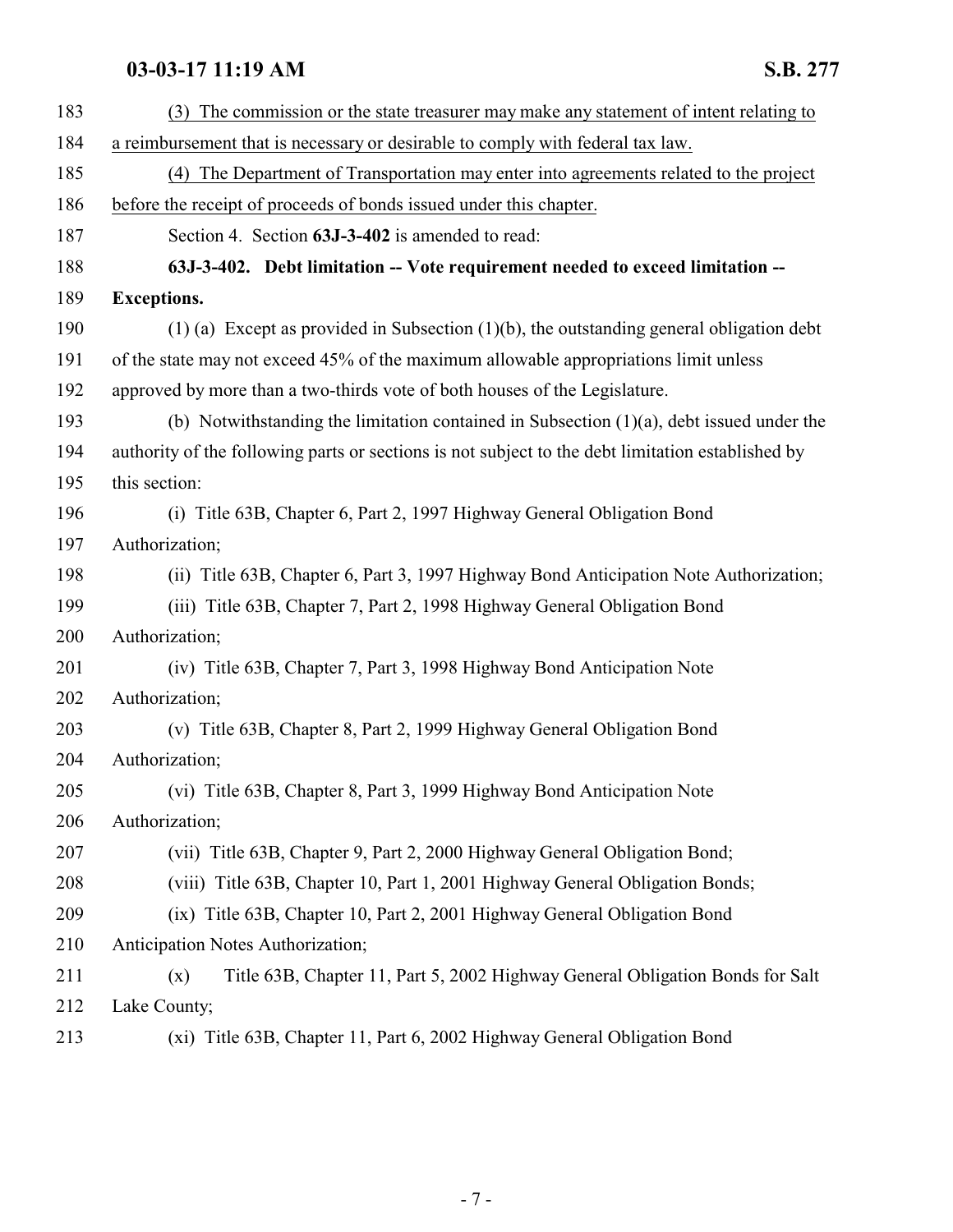<span id="page-7-0"></span>

| 214 | Anticipation Notes for Salt Lake County [Authorization];                                          |
|-----|---------------------------------------------------------------------------------------------------|
| 215 | $(xii)$ Section $63B-13-102$ ;                                                                    |
| 216 | $(xiii)$ Section $63B-16-101$ ;                                                                   |
| 217 | $(xiv)$ Section $63B-16-102$ ;                                                                    |
| 218 | (xv) Section $63B-18-401$ ; [and]                                                                 |
| 219 | (xvi) Section $63B-18-402$ [:]; and                                                               |
| 220 | (xvii) Title 63B, Chapter 27, Part 1, 2017 Highway General Obligation Bonds.                      |
| 221 | (2) This section does not apply if contractual rights will be impaired.                           |
| 222 | Section 5. Section 72-2-121 is amended to read:                                                   |
| 223 | 72-2-121. County of the First Class Highway Projects Fund.                                        |
| 224 | (1) There is created a special revenue fund within the Transportation Fund known as               |
| 225 | the "County of the First Class Highway Projects Fund."                                            |
| 226 | (2) The fund consists of money generated from the following revenue sources:                      |
| 227 | (a) any voluntary contributions received for new construction, major renovations, and             |
| 228 | improvements to highways within a county of the first class;                                      |
| 229 | (b) the portion of the sales and use tax described in Subsection $59-12-2214(3)(b)$               |
| 230 | deposited in or transferred to the fund;                                                          |
| 231 | (c) the portion of the sales and use tax described in Subsection $59-12-2217(2)(b)$ and           |
| 232 | required by Subsection $59-12-2217(8)(b)$ to be deposited in or transferred to the fund; and      |
| 233 | (d) a portion of the local option highway construction and transportation corridor                |
| 234 | preservation fee imposed in a county of the first class under Section 41-1a-1222 deposited in or  |
| 235 | transferred to the fund.                                                                          |
| 236 | $(3)$ (a) The fund shall earn interest.                                                           |
| 237 | (b) All interest earned on fund money shall be deposited into the fund.                           |
| 238 | (4) The executive director shall use the fund money only:                                         |
| 239 | (a) to pay debt service and bond issuance costs for bonds issued under Sections                   |
| 240 | 63B-16-102 [and], 63B-18-402, and 63B-27-102;                                                     |
| 241 | (b) for right-of-way acquisition, new construction, major renovations, and                        |
| 242 | improvements to highways within a county of the first class and to pay any debt service and       |
| 243 | bond issuance costs related to those projects, including improvements to a highway located        |
| 244 | within a municipality in a county of the first class where the municipality is located within the |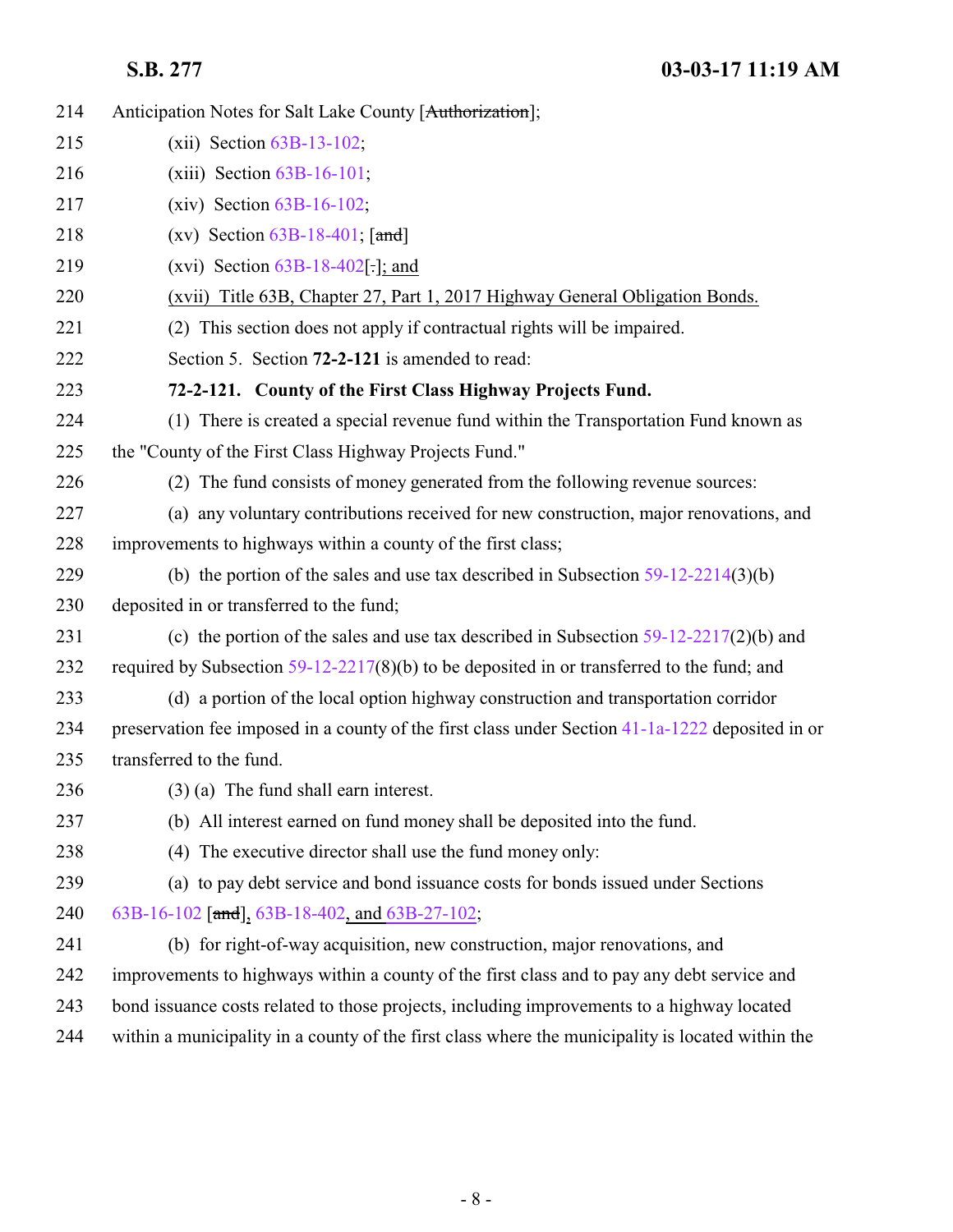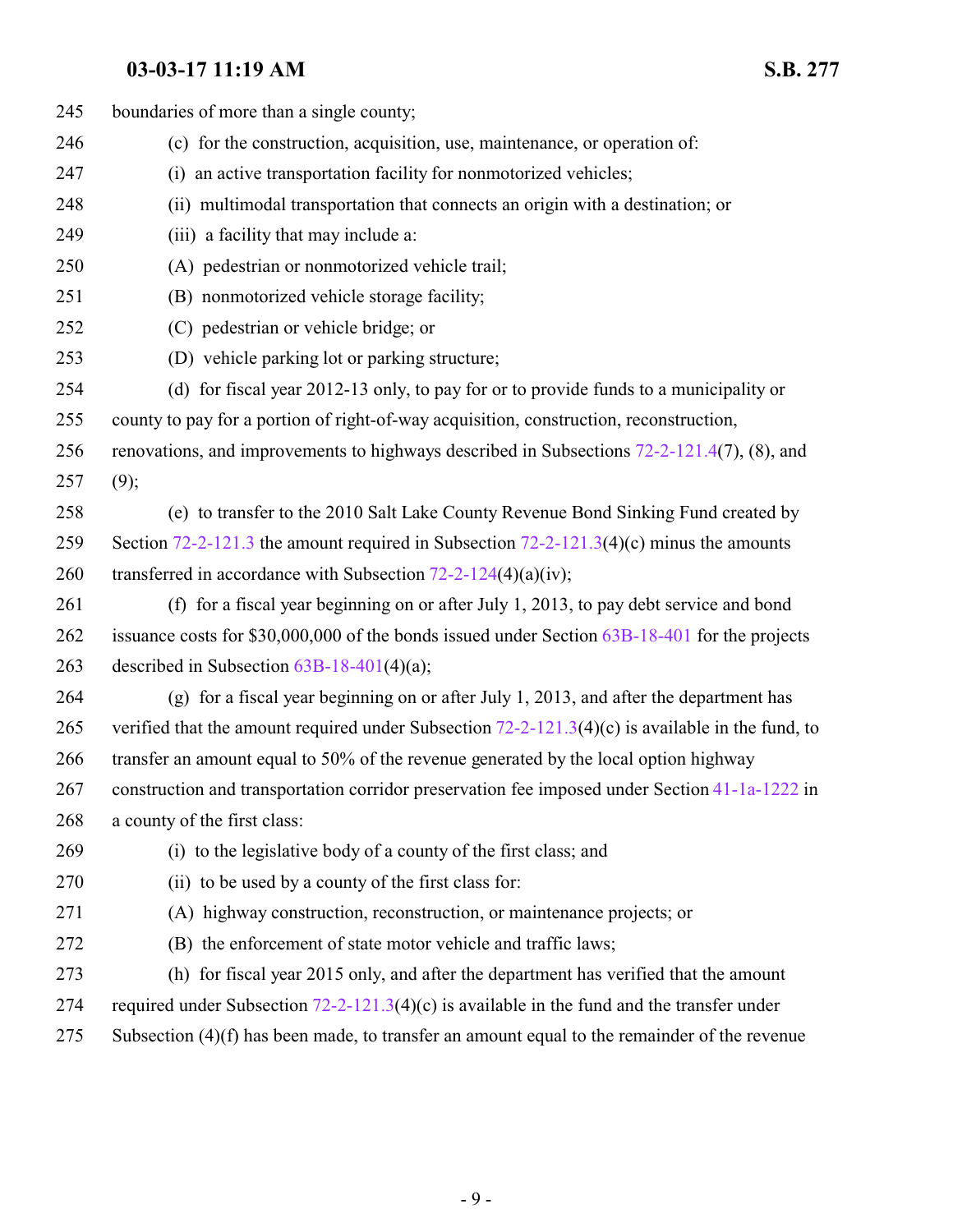| 276 | available in the fund for the 2015 fiscal year:                                                  |
|-----|--------------------------------------------------------------------------------------------------|
| 277 | (i) to the legislative body of a county of the first class; and                                  |
| 278 | (ii) to be used by a county of the first class for:                                              |
| 279 | (A) highway construction, reconstruction, or maintenance projects; or                            |
| 280 | (B) the enforcement of state motor vehicle and traffic laws;                                     |
| 281 | (i) for fiscal year 2015-16 only, and after the department has verified that the amount          |
| 282 | required under Subsection $72-2-121.3(4)(c)$ is available in the fund and the transfer under     |
| 283 | Subsection $(4)(f)$ has been made, to transfer an amount equal to \$25,000,000:                  |
| 284 | (i) to the legislative body of a county of the first class; and                                  |
| 285 | (ii) to be used by the county for the purposes described in this section;                        |
| 286 | (j) for a fiscal year beginning on or after July 1, 2015, after the department has verified      |
| 287 | that the amount required under Subsection $72-2-121.3(4)(c)$ is available in the fund and the    |
| 288 | transfer under Subsection $(4)(f)$ has been made, to annually transfer an amount equal to up to  |
| 289 | 42.5% of the sales and use tax revenue imposed in a county of the first class and deposited into |
| 290 | the fund in accordance with Subsection $59-12-2214(3)(b)$ to:                                    |
| 291 | (i) the appropriate debt service or sinking fund for the repayment of bonds issued under         |
| 292 | Section 63B-27-102; and                                                                          |
| 293 | (ii) the Transportation Investment Fund of 2005 created in Section 72-2-124 until                |
| 294 | \$28,079,000 has been deposited into the Transportation Investment Fund of 2005; and             |
| 295 | (k) for a fiscal year beginning after the amount described in Subsection $(4)(i)$ has been       |
| 296 | repaid to the Transportation Investment Fund of 2005 until fiscal year 2030, [and] after the     |
| 297 | department has verified that the amount required under Subsection $72-2-121.3(4)(c)$ is          |
| 298 | available in the fund and the transfer under Subsection $(4)(f)$ has been made, and after the    |
| 299 | bonds under Section 63B-27-102 have been repaid, to annually transfer an amount equal to up      |
| 300 | to 42.5% of the sales and use tax revenue imposed in a county of the first class and deposited   |
| 301 | into the fund in accordance with Subsection $59-12-2214(3)(b)$ :                                 |
| 302 | (i) to the legislative body of a county of the first class; and                                  |
| 303 | (ii) to be used by the county for the purposes described in this section.                        |
| 304 | (5) The revenues described in Subsections $(2)(b)$ , $(c)$ , and $(d)$ that are deposited in the |
| 305 | fund and bond proceeds from bonds issued under Sections 63B-16-102 [and], 63B-18-402, and        |
| 306 | $63B-27-102$ are considered a local matching contribution for the purposes described under       |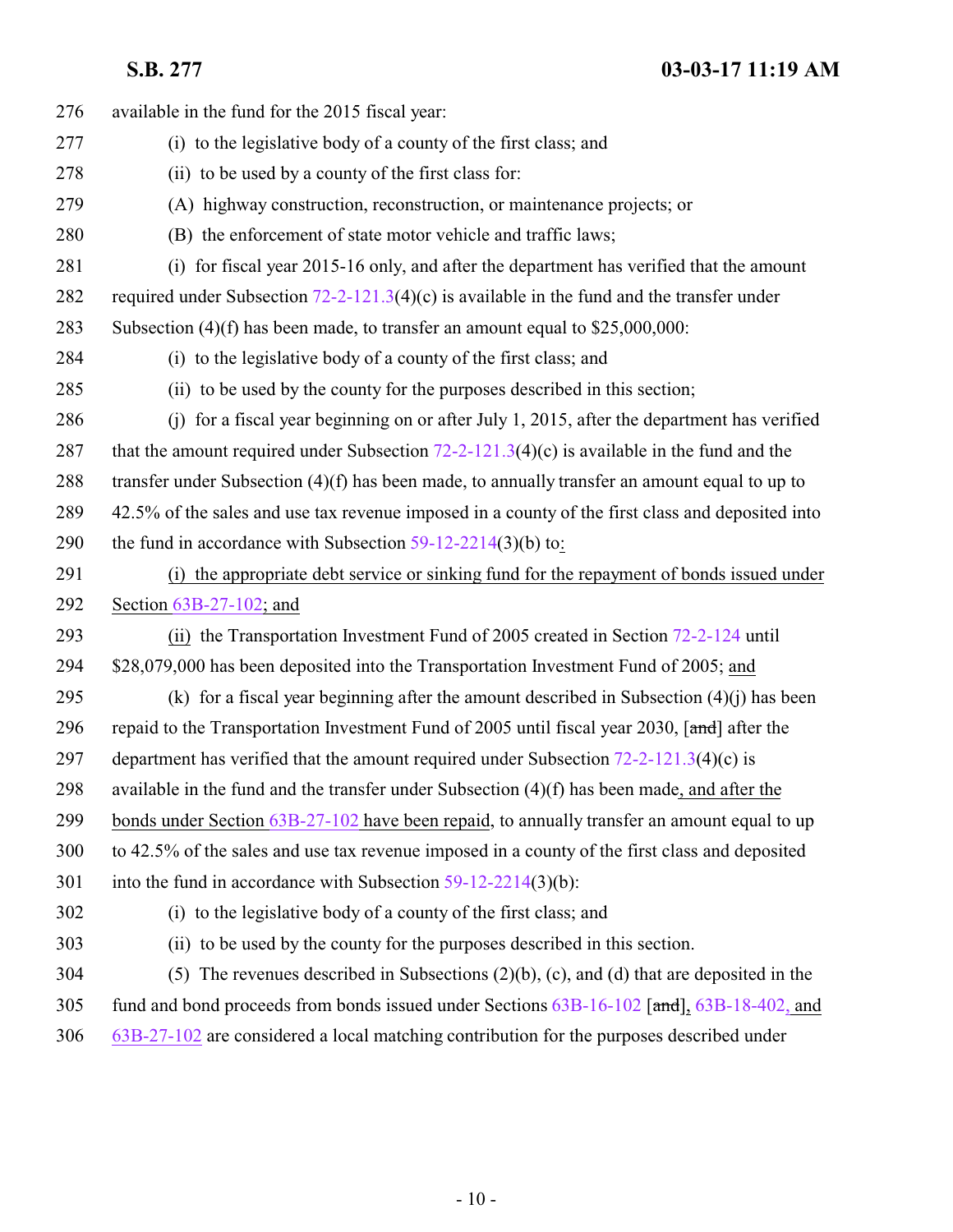<span id="page-10-0"></span>

| 307 | Section 72-2-123.                                                                            |
|-----|----------------------------------------------------------------------------------------------|
| 308 | (6) The additional administrative costs of the department to administer this fund shall      |
| 309 | be paid from money in the fund.                                                              |
| 310 | (7) Notwithstanding any statutory or other restrictions on the use or expenditure of the     |
| 311 | revenue sources deposited into this fund, the Department of Transportation may use the money |
| 312 | in this fund for any of the purposes detailed in Subsection (4).                             |
| 313 | Section 6. Section 72-2-124 is amended to read:                                              |
| 314 | 72-2-124. Transportation Investment Fund of 2005.                                            |
| 315 | (1) There is created a capital projects fund entitled the Transportation Investment Fund     |
| 316 | of 2005.                                                                                     |
| 317 | (2) The fund consists of money generated from the following sources:                         |
| 318 | (a) any voluntary contributions received for the maintenance, construction,                  |
| 319 | reconstruction, or renovation of state and federal highways;                                 |
| 320 | (b) appropriations made to the fund by the Legislature;                                      |
| 321 | (c) the sales and use tax revenues deposited into the fund in accordance with Section        |
| 322 | $59-12-103$ ;                                                                                |
| 323 | (d) registration fees designated under Section $41-1a-1201$ ; and                            |
| 324 | (e) revenues transferred to the fund in accordance with Section $72-2-106$ .                 |
| 325 | $(3)$ (a) The fund shall earn interest.                                                      |
| 326 | (b) All interest earned on fund money shall be deposited into the fund.                      |
| 327 | $(4)$ (a) Except as provided in Subsection $(4)(b)$ , the executive director may use fund    |
| 328 | money only to pay:                                                                           |
| 329 | (i) the costs of maintenance, construction, reconstruction, or renovation to state and       |
| 330 | federal highways prioritized by the Transportation Commission through the prioritization     |
| 331 | process for new transportation capacity projects adopted under Section 72-1-304;             |
| 332 | (ii) the costs of maintenance, construction, reconstruction, or renovation to the highway    |
| 333 | projects described in Subsections $63B-18-401(2)$ , (3), and (4);                            |
| 334 | (iii) principal, interest, and issuance costs of bonds authorized by Section 63B-18-401      |
| 335 | minus the costs paid from the County of the First Class Highway Projects Fund in accordance  |
| 336 | with Subsection $72-2-121(4)(f)$ ;                                                           |
| 337 | (iv) for a fiscal year beginning on or after July 1, 2013, to transfer to the 2010 Salt      |